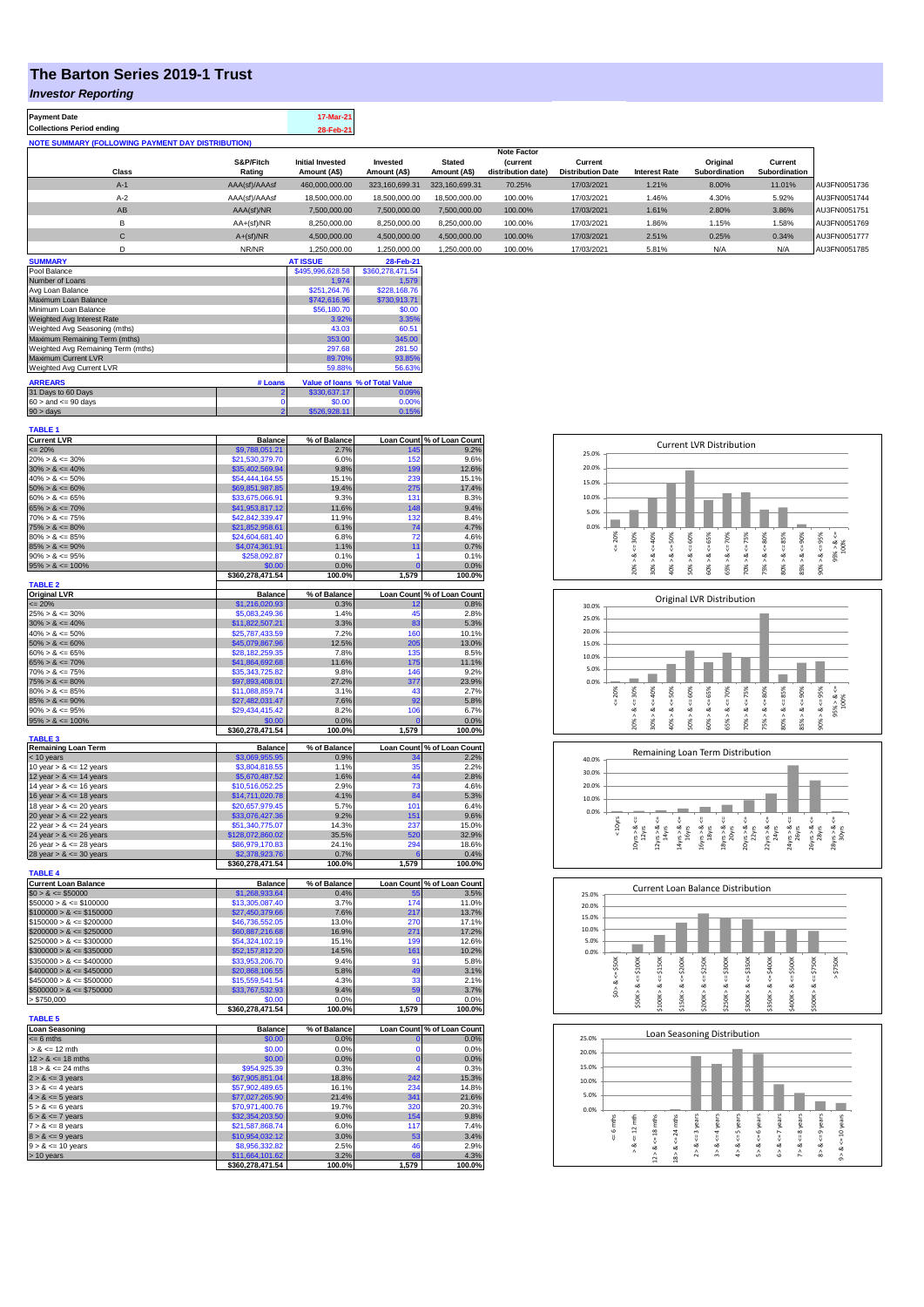# **The Barton Series 2019-1 Trust**

### *Investor Reporting*

| <b>Payment Date</b>                         | 17-Mar-21                        |                       |                        |                            |
|---------------------------------------------|----------------------------------|-----------------------|------------------------|----------------------------|
| <b>Collections Period ending</b>            |                                  | 28-Feb-21             |                        |                            |
| TABLE 6                                     |                                  |                       |                        |                            |
| Postcode Concentration (top 10 by value)    | <b>Balance</b>                   | % of Balance          | <b>Loan Count</b>      | % of Loan Count            |
| 2914                                        | \$6,904,999,32                   | 1.9%                  | 22                     | 1.4%                       |
| 2611                                        | \$6,784,812.30                   | 1.9%                  | 22                     | 1.4%                       |
| 2615                                        | \$6,528,252.22                   | 1.8%                  | 29                     | 1.8%                       |
| 5114                                        | \$5,831,108.41                   | 1.6%                  | 20                     | 1.8%                       |
| 5162                                        | \$5,189,430.63                   | 1.4%                  | 29<br>20               | 1.8%                       |
| 2620                                        | \$5,075,367.13                   | 1.4%                  |                        | 1.3%                       |
| 2617<br>2905                                | \$4,849,005.09<br>\$4,751,023.50 | 1.3%<br>1.3%          | 19<br>19               | 1.2%<br>1.2%               |
| 5108                                        | \$4,527,291.27                   | 1.3%                  | 30                     | 1.9%                       |
| 5158                                        | \$4,463,488.71                   | 1.2%                  | 23                     | 1.5%                       |
|                                             |                                  |                       |                        |                            |
| <b>TABLE 7</b>                              |                                  |                       |                        |                            |
| <b>Geographic Distribution</b>              | <b>Balance</b>                   | % of Balance          |                        | Loan Count % of Loan Count |
| <b>Australian Capital Territory</b>         | \$63,829,403.09                  | 17.7%                 | 255                    | 16.1%                      |
| New South Wales                             | \$49,331,313.98                  | 13.7%                 | 206                    | 13.0%                      |
| Northern Territory                          | \$1,006,714.92                   | 0.3%                  | 3                      | 0.2%                       |
| Queensland                                  | \$4,696,566.80                   | 1.3%                  | 18                     | 1.1%                       |
| South Australia                             | \$158,715,755.33                 | 44.1%                 | 794                    | 50.3%                      |
| Tasmania                                    | \$597,533.81                     | 0.2%                  | э                      | 0.2%                       |
| Victoria                                    | \$17,733,447.34                  | 4.9%                  | 55                     | 3.5%                       |
| Western Australia                           | \$64,367,736.27                  | 17.9%                 | 245                    | 15.5%                      |
| <b>TABLE 8</b>                              | \$360,278,471.54                 | 100.0%                | 1.579                  | 100.0%                     |
| Metro/Non-Metro/Inner-City                  | <b>Balance</b>                   | % of Balance          |                        | Loan Count % of Loan Count |
| Metro                                       | 282,398,286.19                   | 78.4%                 | 218                    | 77.1%                      |
| Non-metro                                   | \$74,111,682.77                  | 20.6%                 | 346                    | 21.9%                      |
| Inner city                                  | \$3.768.502.58                   | 1.0%                  | 15                     | 0.9%                       |
|                                             | \$360,278,471.54                 | 100.0%                | 1,579                  | 100.0%                     |
| TABLE 9                                     |                                  |                       |                        |                            |
| <b>Property Type</b>                        | <b>Balance</b>                   | % of Balance          |                        | Loan Count % of Loan Count |
| <b>Residential House</b>                    | \$327,895,995.94                 | 91.0%                 | 1425                   | 90.2%                      |
| <b>Residential Unit</b>                     | \$29,433,447.79                  | 8.2%                  | 140                    | 8.9%                       |
| Rural                                       | \$0.00                           | 0.0%                  | $\Omega$<br>$\Omega$   | 0.0%                       |
| Semi-Rural                                  | \$0.00                           | 0.0%                  | ız                     | 0.0%                       |
| <b>High Density</b>                         | 027.81<br>\$360,278,471.54       | 0.8%<br>100.0%        | 1,579                  | 0.9%<br>100.0%             |
| TABLE 10                                    |                                  |                       |                        |                            |
| <b>Occupancy Type</b>                       | <b>Balance</b>                   | % of Balance          | <b>Loan Count</b>      | % of Loan Count            |
| Owner Occupied                              | \$317,347,001.93                 | 88.1%                 | 1377                   | 87.2%                      |
| Investment                                  | \$42,931,469.61                  | 11.9%                 | 202                    | 12.8%                      |
|                                             | \$360,278,471.54                 | 100.0%                | 1,579                  | 100.0%                     |
| <b>TABLE 11</b>                             |                                  |                       |                        |                            |
|                                             |                                  |                       |                        |                            |
| <b>Employment Type Distribution</b>         | <b>Balance</b>                   | % of Balance          |                        | Loan Count % of Loan Count |
| Contractor                                  | \$4,531,634.33                   | 1.3%                  | 16                     | 1.0%                       |
| Pay-as-you-earn employee (casual)           | \$13,487,208.23                  | 3.7%                  | 67                     | 4.2%                       |
| Pay-as-you-earn employee (full time)        | 265,955,469.49                   | 73.8%                 | 131                    | 71.6%                      |
| Pay-as-you-earn employee (part time)        | \$32,015,676.91                  | 8.9%                  | 149                    | 9.4%                       |
| Self employed                               | \$25,901,572.65                  | 7.2%                  | 106                    | 6.7%                       |
| No data                                     | \$18,386,909.93                  | 5.1%                  | 110                    | 7.0%                       |
| Director                                    | \$0.00                           | 0.0%                  | $\overline{0}$         | 0.0%                       |
| <b>TABLE 12</b>                             | \$360,278,471.54                 | 100.0%                | 1.579                  | 100.0%                     |
| <b>LMI Provider</b>                         | <b>Balance</b>                   | % of Balance          | <b>Loan Count</b>      | % of Loan Count            |
| OBE                                         | \$334,702,057.03                 | 92.9%                 | 1484                   | 94.0%                      |
| Genworth                                    | \$25,576,414.51                  | 7.1%                  | ٩F                     | 6.0%                       |
|                                             | \$360,278,471.54                 | 100.0%                | 1,579                  | 100.0%                     |
| TABLE 13                                    |                                  |                       |                        |                            |
| Arrears                                     | <b>Balance</b>                   | % of Balance          | <b>Loan Count</b>      | % of Loan Count            |
| <= 0 days                                   | \$354,597,747.71                 | 98.4%                 | 556                    | 98.5%                      |
| $0 >$ and $\leq 30$ days                    | \$4,823,158.55                   | 1.3%                  | 19                     | 1.2%                       |
| $30 >$ and $\leq 60$ days                   | \$330,637.17                     | 0.1%                  | $\overline{2}$         | 0.1%                       |
| $60 >$ and $\leq 90$ days                   | \$0.00<br>928.1                  | 0.0%                  | $\overline{0}$         | 0.0%                       |
| 90 > days                                   |                                  | 0.1%<br>100.0%        | 1.579                  | 0.1%                       |
| TABLE 14                                    | \$360,278,471.54                 |                       |                        | 100.0%                     |
| <b>Interest Rate Type</b>                   | <b>Balance</b>                   | % of Balance          |                        | Loan Count % of Loan Count |
| Variable                                    | \$285,467,887.73                 | 79.2%                 | 1267                   | 80.2%                      |
| Fixed                                       | \$74,810,583.81                  | 20.8%                 | 312                    | 19.8%                      |
|                                             | \$360,278,471.54                 | 100.0%                | 1,579                  | 100.0%                     |
| TABLE 15                                    |                                  |                       |                        |                            |
| <b>Weighted Ave Interest Rate</b>           | <b>Balance</b>                   | <b>Loan Count</b>     |                        |                            |
| <b>Fixed Interest Rate</b>                  | 3.24%                            | 312                   |                        |                            |
|                                             |                                  |                       |                        |                            |
| TABLE 16                                    |                                  |                       |                        |                            |
| COVID-19 Impacted Loan                      | Impacted (#)                     | Impacted (%)<br>0.00% | Impacted (\$)<br>60.00 |                            |
|                                             |                                  |                       |                        |                            |
| <b>TABLE 16</b>                             |                                  |                       |                        |                            |
| Foreclosure, Claims and Losses (cumulative) | <b>Balance</b>                   | <b>Loan Count</b>     |                        |                            |



Please note: Stratified data excludes loans where the collateral has been sold and there is an LMI claim pending.